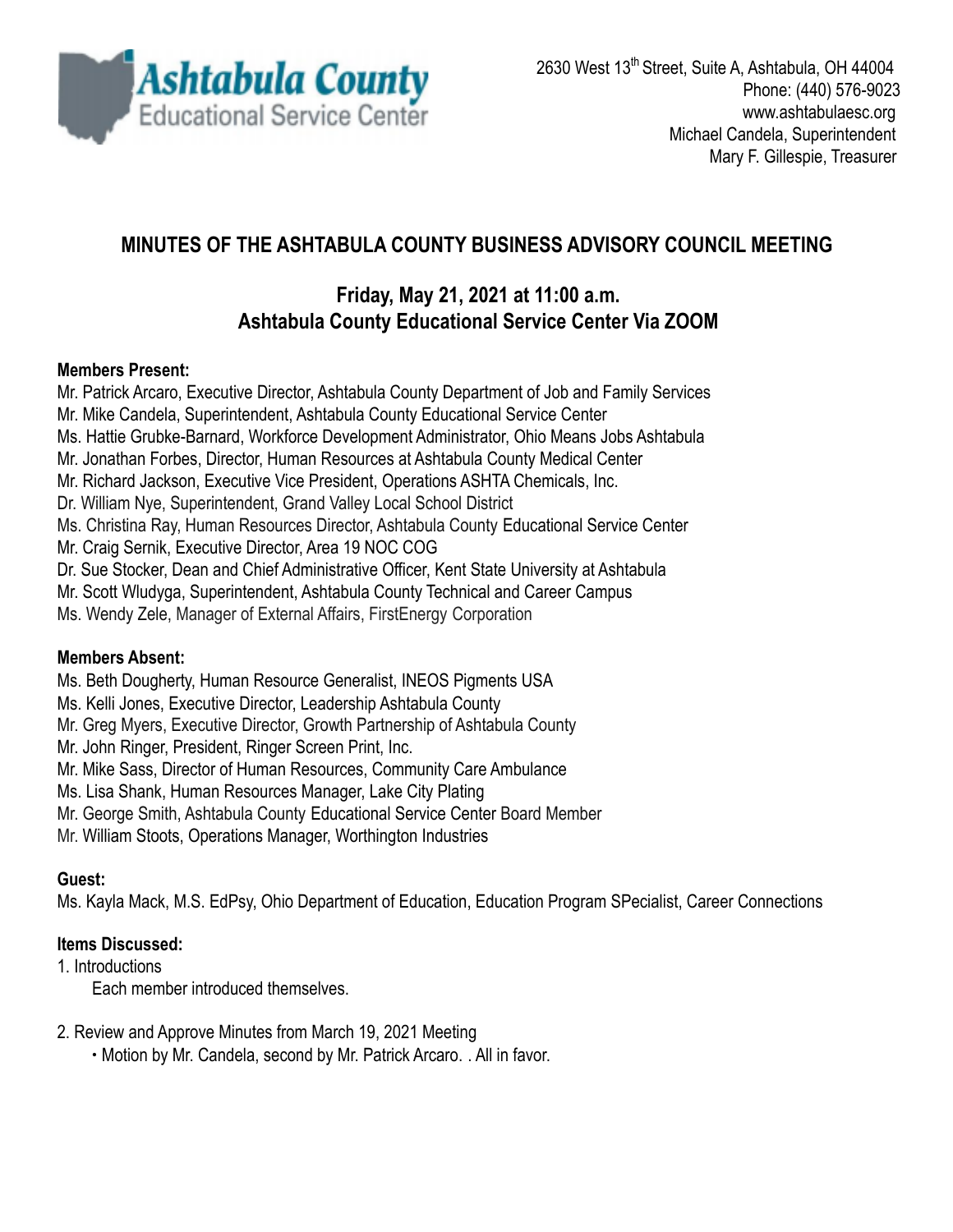- 3. Job Readiness Seal Presentation: Ms. Kayla Mack, M.S. EdPsy, Ohio Department of Education, Education Program Specialist, Career Connections
	- Provided a powerpoint presentation with regard to the Job Readiness Seal
	- Provided the following links regarding the seal:

AEP – Isaiah's [OhioMeansJobs](https://youtu.be/b7E5_jb7avc) Readiness Seal Journey

Graduation Requirements – includes seal requirements and [recommendations](http://education.ohio.gov/getattachment/Topics/Ohio-s-Graduation-Requirements/Ohio-s-Graduation-Requirements_Long-term-Requirements-2023-and-Beyond.pdf.aspx?lang=en-US)

[Graduation](http://education.ohio.gov/getattachment/Topics/Ohio-s-Graduation-Requirements/Sections/Classes-of-2023-and-Beyond-Graduation-Requirements/GradReq2023.pdf.aspx?lang=en-US) Pathway's One Pager

Guidance for Engaging in the OhioMeansJobs-Readiness Seal through Remote Mentorship

Five things to know about the [readiness](http://education.ohio.gov/getattachment/Topics/New-Skills-for-Youth/SuccessBound/OhioMeansJobs-Readiness-Seal/FiveThingsYouShouldKnowAbouttheOMJReadiSeal.pdf.aspx?lang=en-US) seal – For students and parents

Snapshot – For Business, [post-secondary](http://education.ohio.gov/getattachment/Topics/New-Skills-for-Youth/SuccessBound/OhioMeansJobs-Readiness-Seal/OhioMeansJobs-Post-Secondary-Supporter.pdf.aspx?lang=en-US) and community partner engagement, or internal conversations

#### **[successbound.ohio.gov](http://successbound.ohio.gov/Ohio-Means-Jobs-Readiness-Seal)**

- 4.. Summer Camp Activities at A-Tech: Mr. Scott Wludyga, Superintendent, Atech
	- ∙ Provided a presentation and overview of A-Tech's Summer Camp Activities.
	- ∙ New website: Connecting Careers to Academic. Features career videos from community members demonstrating how different learned skills are used in their careers.
	- ∙ "Find Your Future in Ashtabula County Retreat" on October 1, 2021 at the Ashtabula County Fairgrounds for seventh graders focusing on manufacturing.
- 5. Updates and Other Open Discussion Mr. Sernik
	- ∙ There will be some tech-cred funding available sometime soon through NOC COG Ohio Means Jobs funds to assist with incumbent worker training through Atech and KSUAC. Mr. Sernik will send more information out on this opportunity.
	- ∙ Industry Credentials/Certifications Mr. Wludyga indicated there will be a huge push by the state on students earning industry credentials upon graduation. Could be earned at Atech and or public schools. Some discussion on working on this type of credential/certification together as a group. There is information on the Ohio Tech Cred list of several certifications/credentials that are available.
	- ∙ Job Readiness Seal We will address it at our next meeting. There is a PowerPoint that will be shared with the information on the seal. There is also information on our shared drive for everyone to review what this seal looks like. We will also invite some others to conduct a presentation on this opportunity that we might adopt as a project for the Business Advisory Committee.
	- ∙ Mentorship through the Growth Partnership this year is virtual.
	- ∙ Growth Partnership is offering to develop a draft of a survey document that would help identify industry needs in our county. We would determine how to get this survey out to the community. Mr. Sernik mentioned they have business outreach funds available to help offset costs available for this project. Ms. Jones said there are several database/survey databases available and volunteered to help with the formatting of the survey. The goal is to have something put together.